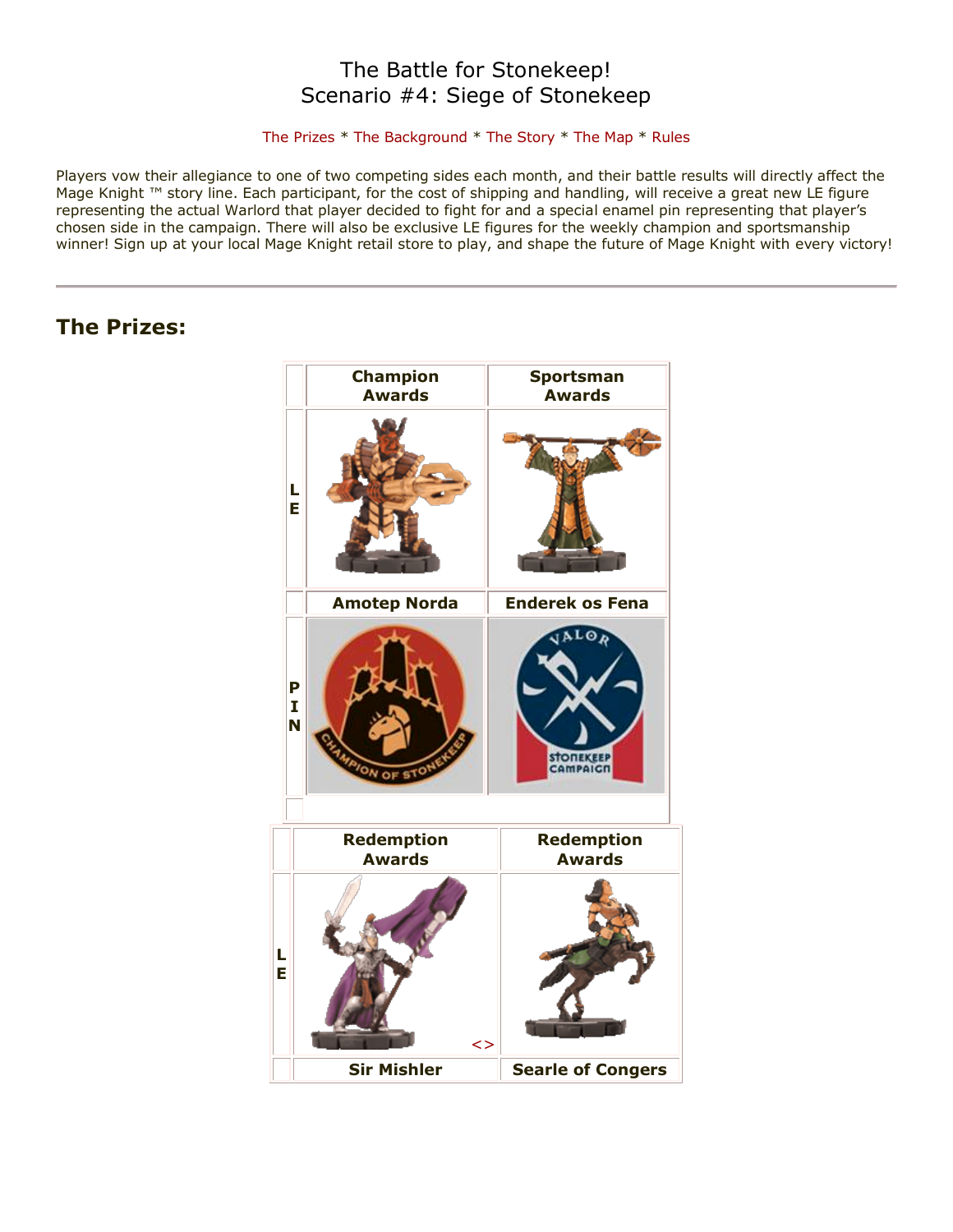

# **The Background :**

When the unstoppable armies of the Knights Immortal lay siege to the ancient border fortress of Stonekeep, the capable warriors of the Elemental League must defend their homeland at all costs! It is a battle between the High Elves and the Forest Elves and all the allies each can muster, and the price of failure is nothing less than death!



## **Sir Mishler**

As the armies of the Necropolis Sect battle their way south into Elemental League territory, the Knights Immortal charge the trusted Sir Mishler with the task of retaking Stonekeep. Mishler knows it is critical that the High Elves regain control of the castle to protect his homeland from invasion in the months ahead!



**Searle of Congres** Commander Searle knows she must successfully defend Stonekeep against the Knights Immortal armies. If she fails to stop the High Elven armies at South Pass, the League will be forced into a two-front war, and the Forest Elves will be in danger of losing their ancestral homelands. She must not fail!

# **The Story:**

## **Scenario #4: Siege of Stonekeep**

The Knights Immortal begin their attack against the Elemental forces holding Stonekeep. However, when unexpected factors come into play, the battle for the old castle becomes an 'all or nothing' situation.

**VS**

## **Commander Searle**

Commander Searle trotted around the end of the banquet table and pulled up in the main aisle that divided the huge feasting hall. Built of exquisitely crafted stone, with forty-foot ceilings, the Hall was the heart of Stonekeep. She and her lieutenants had used this room to plan the castle's defense. But tonight the Hall was the site of a great feast.

"Soldiers of Stonekeep!" Searle cried. "Pay heed!" The room filled with clinking silver as a thousand warriors put down their flagons and forks and turned to their commander. In her bronze armor, the Centaur Medic was a striking figure, and her tone demanded obedience.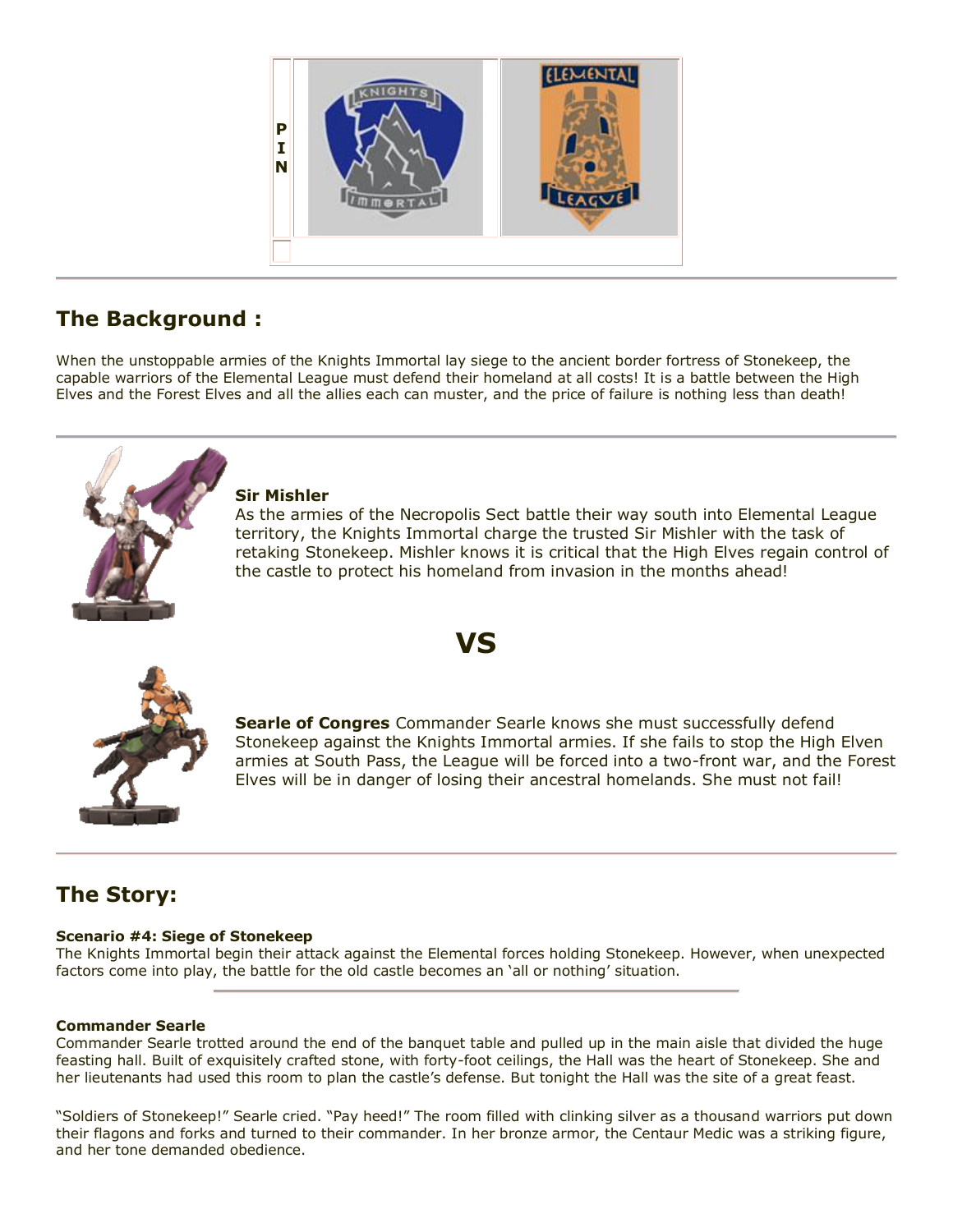"Tomorrow morning, the Knights Immortal will launch their attack against us," she said. "Their ambassadors have already given us the chance to surrender, an offer I have gracefully declined." Cheers and laughter erupted among her warriors.

"The Knights Immortal want to claim Stonekeep again to protect themselves from attacks from the southlands," Searle continued. "No longer content to cede stewardship of this citadel to the League, but mean to take it for their own—and then lord it over the southern Wylden." A chorus of dissent echoed throughout the rafters of the hall.

"Will we stand for this insult? Will we drop our swords and run like cowards? No! We will stand and fight! The Prophet-Priest Tremelen has charged this great army with driving off these invaders, and the Circle of Nine has offered us every resource it has to hold Stonekeep against the invaders. We will be victorious on the morrow because of the great peoples who make up the Elemental League. The Knights Immortal bring to battle only mindless soldiers, without soul or heart, who aspire to dominate all they survey. But we bring the strength of all of our people to this fight, and lend our undivided hearts and souls to this battle!"

The crowd erupted in a powerful, glorious roar of acclaim.

"We will win the day!" she cried. "We will drive the high-born bastards all the way back to Rivvenheim. And tonight, in the teeth of our enemy, we eat, drink and toast the League, for tomorrow we will punish the high-born raiders from the walls of Stonekeep!" Searle drew her sword from its scabbard and brandished the enchanted blade she had inherited from her grandfather high above her head. A wave of bright blue fire rippled hungrily along the blade, lighting up the room with its magical brilliance. The thousand Elemental warriors surged to their feet, chanting one phrase again and again:

"For the League!"

#### **Sir Mishler**

The first rays of morning sunlight glanced over the Rivvenheims, banishing the night's shadows. As Sir Mishler emerged from his tent, fastening the last buckles on his armor, he saw that the Elementals had pulled back from South Pass during the night.

One of his bodyguards approached.

"Sir, the League has pulled back all the way to Stonekeep," he reported. "Our army is assembling for war. Within the hour, we shall be at the gates of our old citadel, and our enemies will be knocking at death's black door."

"Good," Mishler said. "Call the troops. I'll ride ahead with the vanguard and take the lay of the land."

"Actually, sir, Council Lord Jamus is here to see you," the soldier said hesitantly. "He's waiting for you in your command tent, along with your breakfast, sir."

Mishler blinked, the only sign of surprise he allowed himself. "Thank you, soldier." He strode to the command tent, where the familiar face of his superior greeted him, as well as a plate of his camp cook's delicately spiced potatoes and crispy bacon, and a goblet of freshly squeezed berry juice.

"Council Lord. I didn't expect you this morning," Mishler said.

"I come with urgent news," Jamus said, bypassing the usual pleasantries. "The Necropolis Sect's civil war has come to an end. Their Vampire-Lords, reunited under one leader, are driving through the Wylden, heading south toward Stonekeep."

"Stonekeep?" Mishler asked in dismay. "How long before they get here?"

"Two days," Jamus said. "Which means you have one day to break Stonekeep, not weeks."

"I understand, sir. I'll use all the resources I have to win."